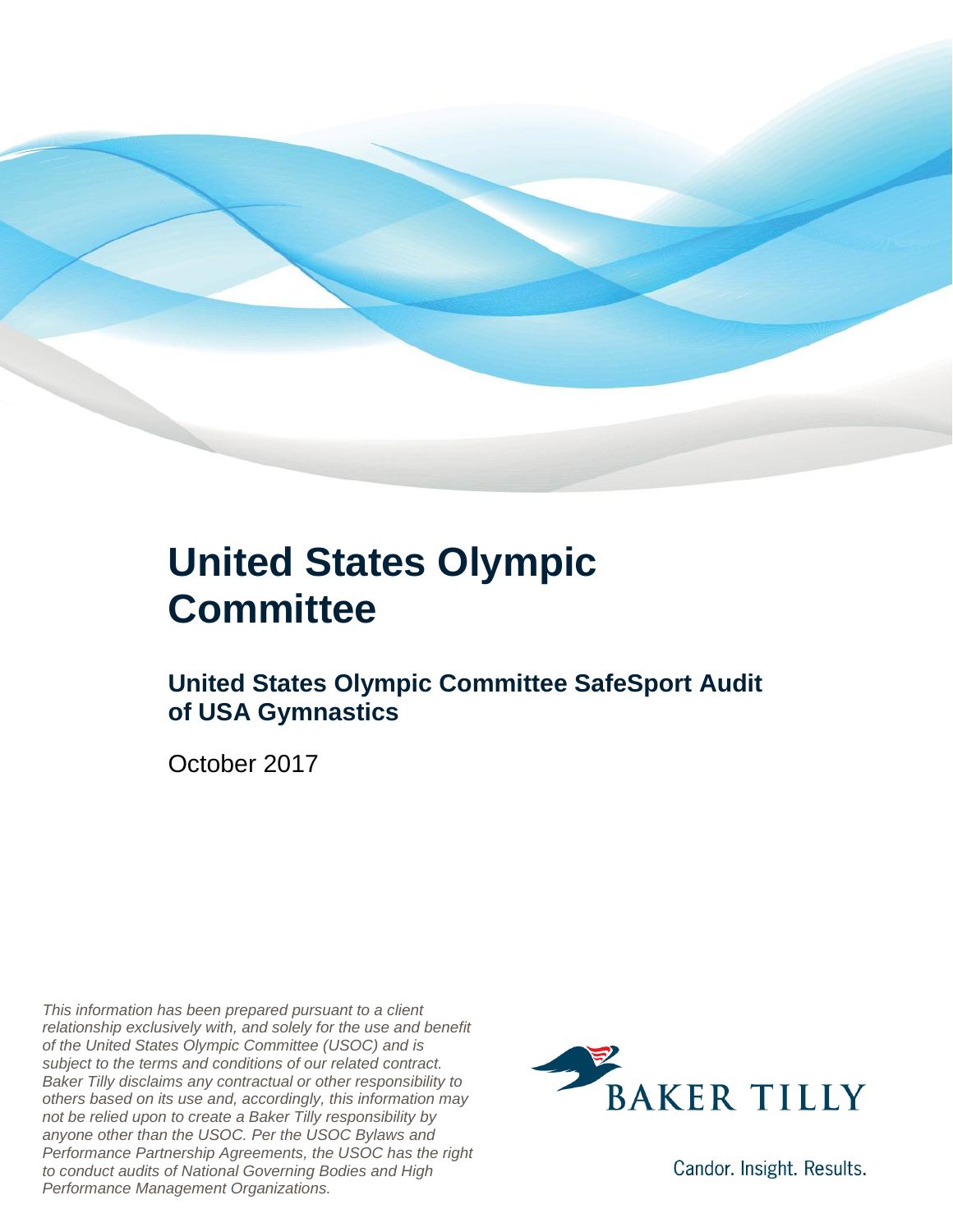

Candor. Insight. Results.

|                 | UNITED STATES OLYMPIC COMMITTEE SAFESPORT AUDIT OF USA |  |
|-----------------|--------------------------------------------------------|--|
| <b>Contents</b> |                                                        |  |
|                 |                                                        |  |
|                 |                                                        |  |
|                 |                                                        |  |
|                 |                                                        |  |
|                 |                                                        |  |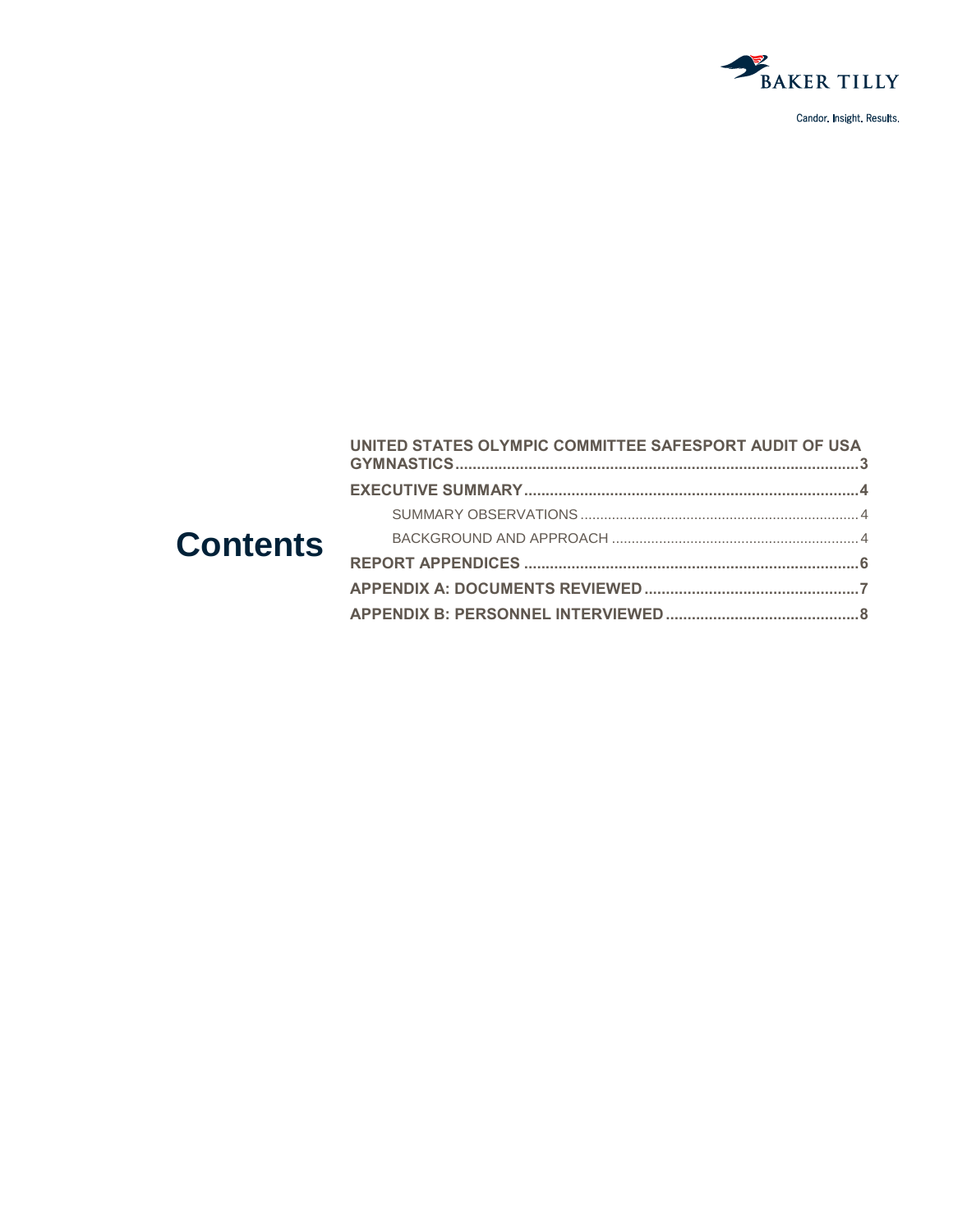

### <span id="page-2-0"></span>**United States Olympic Committee SafeSport Audit of USA Gymnastics**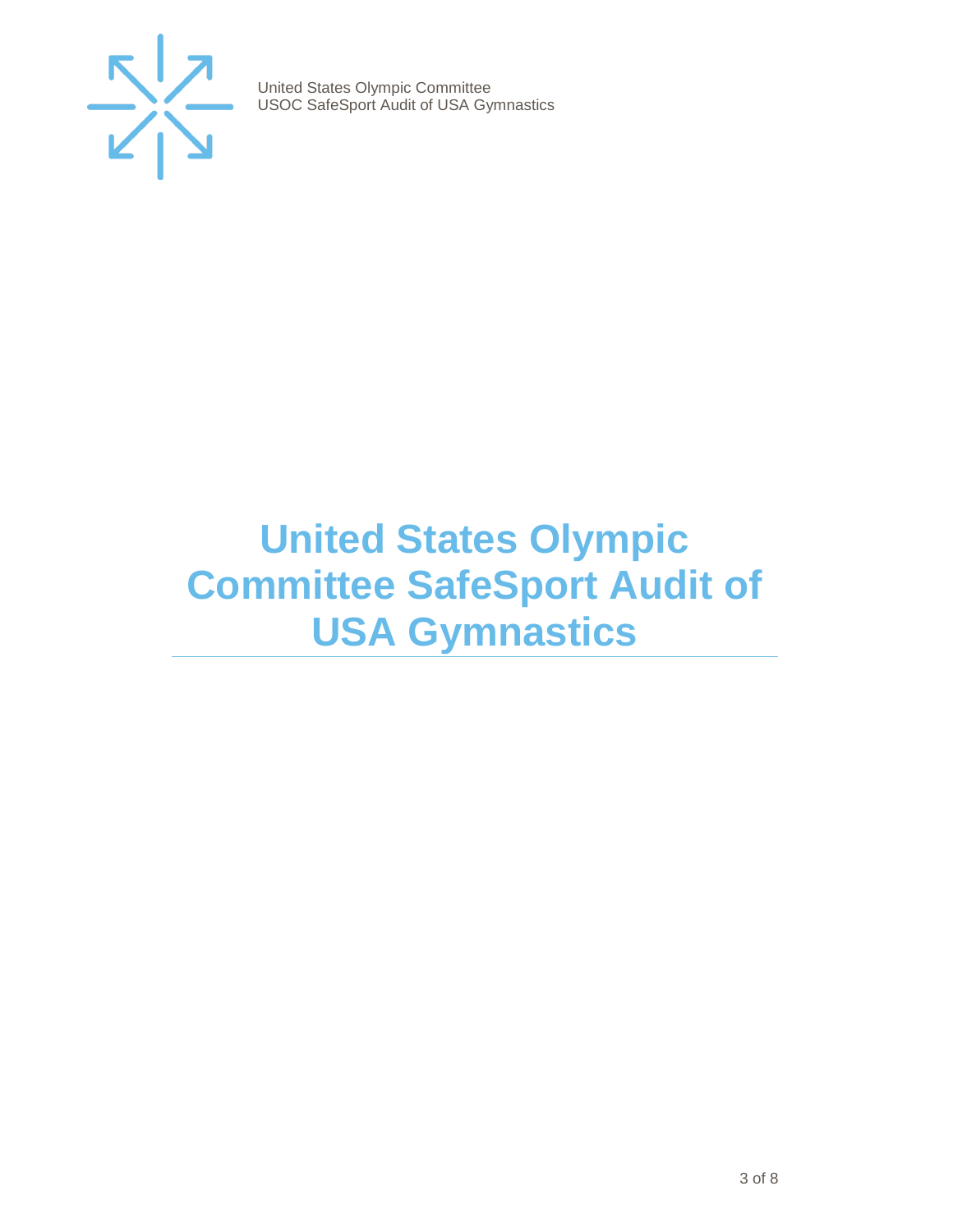

l

United States Olympic Committee USOC SafeSport Audit of USA Gymnastics

## **Executive Summary**

#### <span id="page-3-1"></span><span id="page-3-0"></span>**Summary Observations**

It shall be the policy of the United States Olympic Committee (USOC) that each National Governing Body (NGBs) adopt a Minimum Standards Policy for Athlete Safety Programs (Athlete Safety Standards) by December 31, 2013<sup>1</sup>.

Based on this review of USA Gymnastics' SafeSport-related documentation and administrative materials, USA Gymnastics' policies and procedures met the requirements of the Athlete Safety Standards. Therefore, there were no observations noted during this audit.

#### <span id="page-3-2"></span>**Background and Approach**

USOC engaged Baker Tilly Virchow Krause (Baker Tilly), to assist the USOC in the completion of SafeSport audits, to assess compliance with SafeSport policies and procedures at the USOC and all of its NGBs and High Performance Management Organizations (HPMOs).

Baker Tilly performed a review of USA Gymnastics to evaluate compliance with the Athlete Safety Standards. The following activities were performed for this review of USA Gymnastics:

- Developed and executed an audit program that included:
	- Holding a virtual entrance meeting to discuss and document USA Gymnastics' SafeSport program and processes.
	- Selecting a sample of 10 from the required individuals to ensure a background check was performed and education and training was completed. See **Appendix A** for a list of documents reviewed.
	- Reviewing USA Gymnastics' athlete safety policy and determining whether the following was addressed:
		- Required misconduct is prohibited and defined;
		- Reporting procedures are documented; and
		- The grievance process is documented and complies with Athlete Safety Standards.
	- Identifying which individuals are required to undergo a criminal background check and complete education and training.
- Conducted a virtual exit meeting, if requested, following delivery of the draft report, to discuss audit findings and recommendation(s) with USA Gymnastics. See **Appendix B** for a list of individuals interviewed.

<sup>&</sup>lt;sup>1</sup> Effective June 20, 2017 the USOC replaced the Athlete Safety Standards with the NGB Athlete Safety Policy. Due to the timing of this audit, fieldwork was performed in accordance with the Athlete Safety Standards.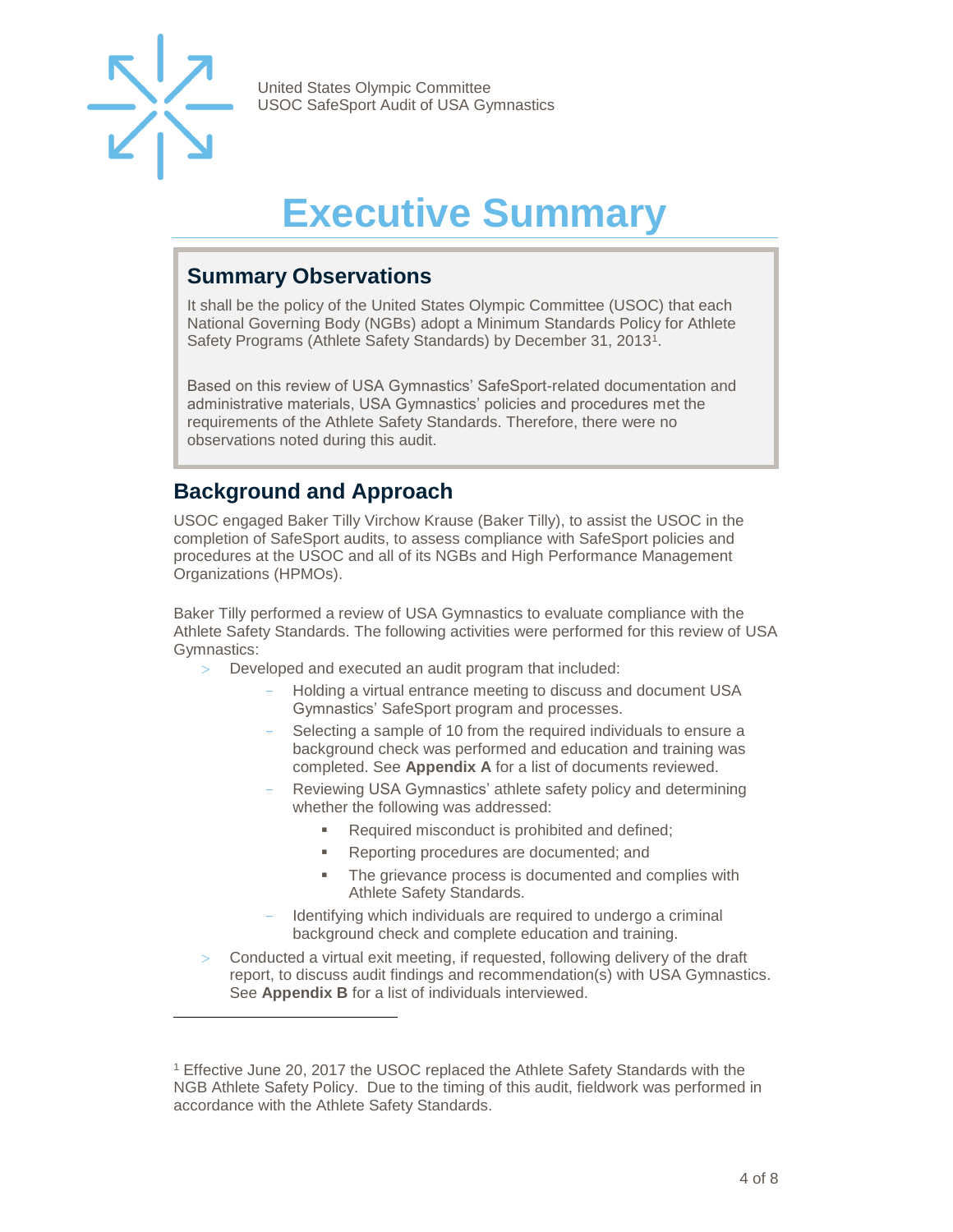

> Identified specific observations and recommendations regarding opportunities to enhance compliance with Athlete Safety Standards. Observations include the following attributes: criteria, condition, cause, effect and recommendation, as set out in the International Professional Practices Framework (IPPF) Standards and Practice Advisory 2410-1.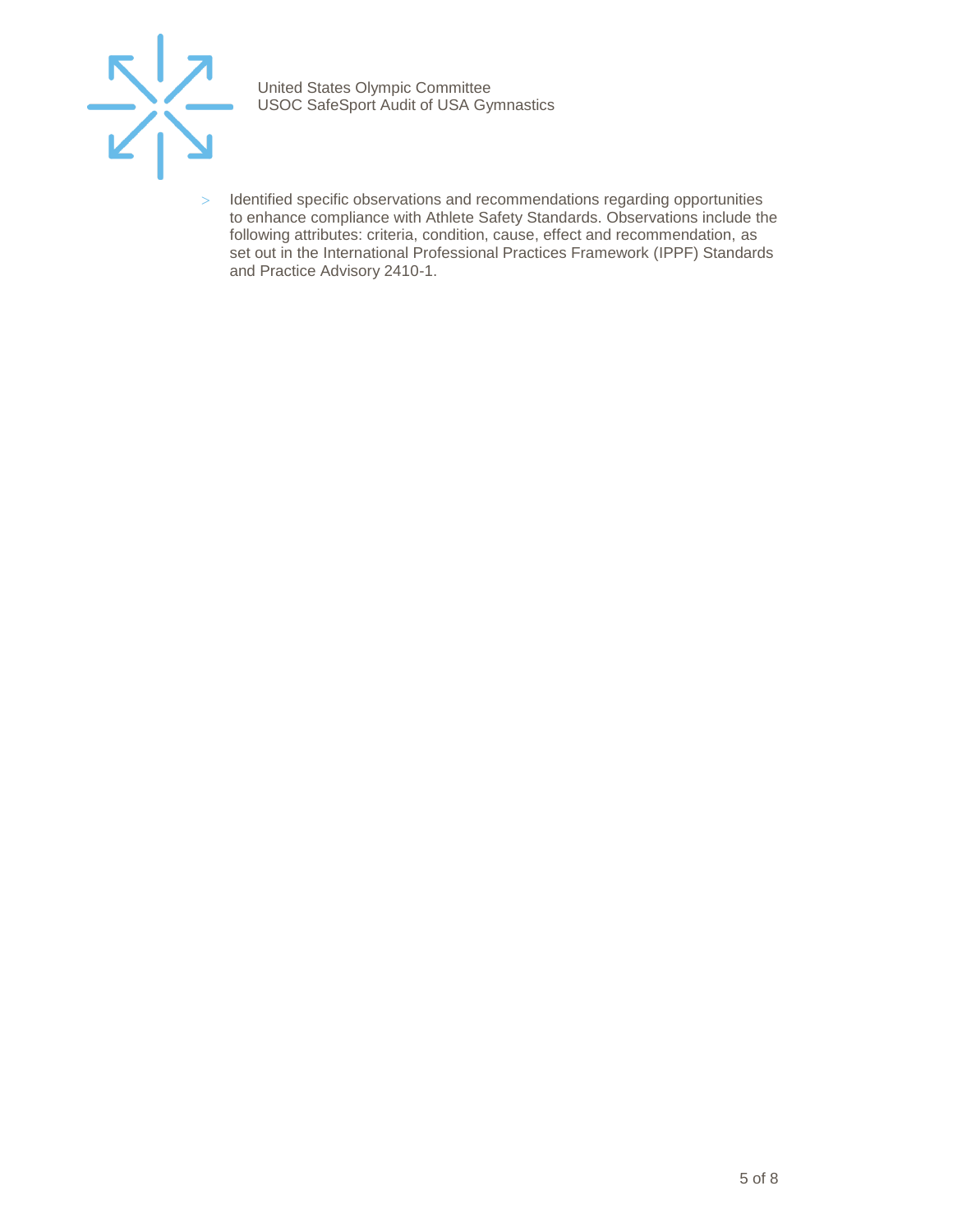

# <span id="page-5-0"></span>**Report Appendices**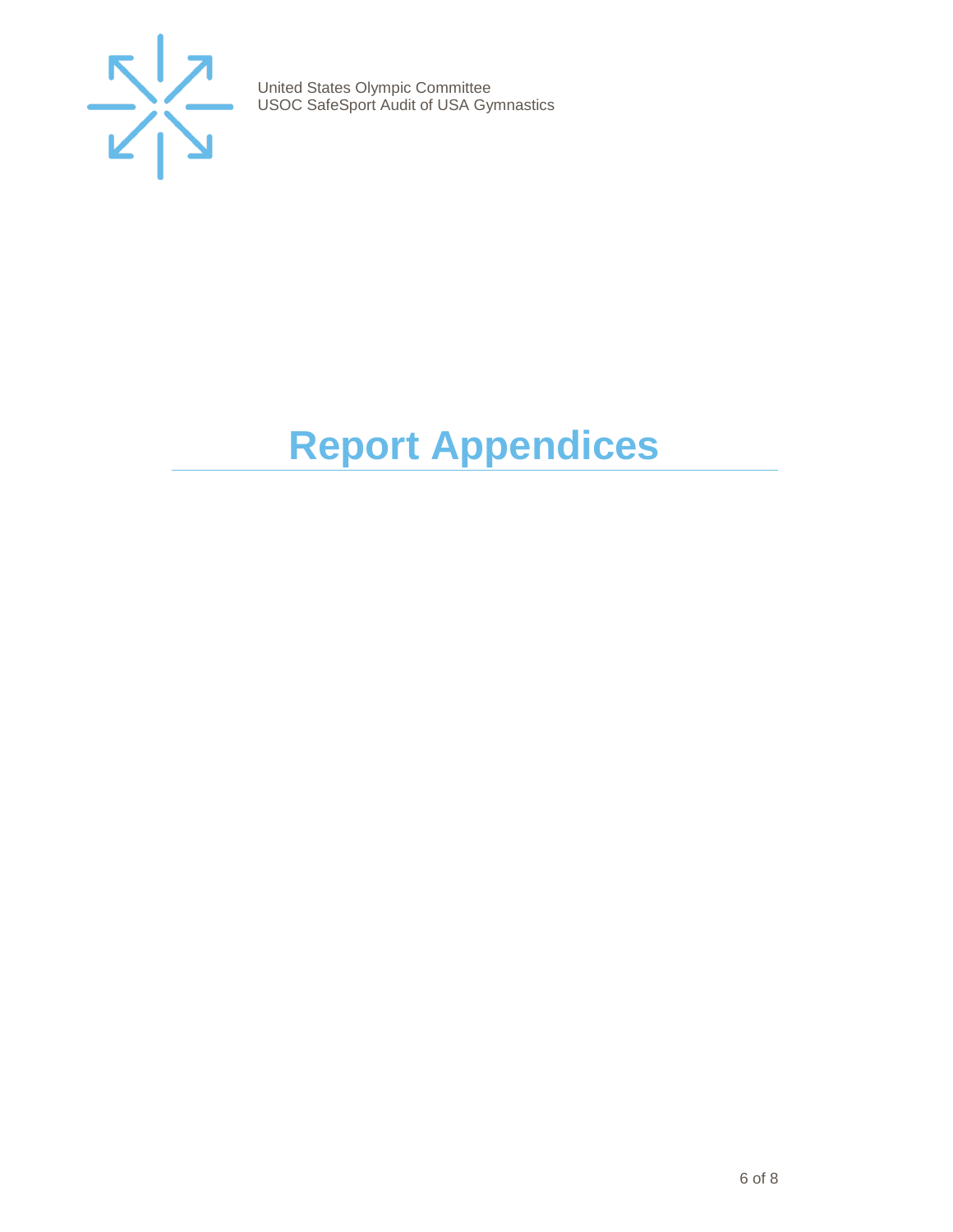

### <span id="page-6-0"></span>**Appendix A: Documents Reviewed**

We reviewed the following documents:

- > Athlete Safety Standards Program Questionnaire
- > Population listing of "required individuals"(i.e., covered individuals required to undergo background check and training)
- > USA Gymnastics Prohibited Conduct
- > Women's Responsibilities Manual
- > USA Gymnastics Bylaws
- > USA Gymnastics Participant Welfare Policy